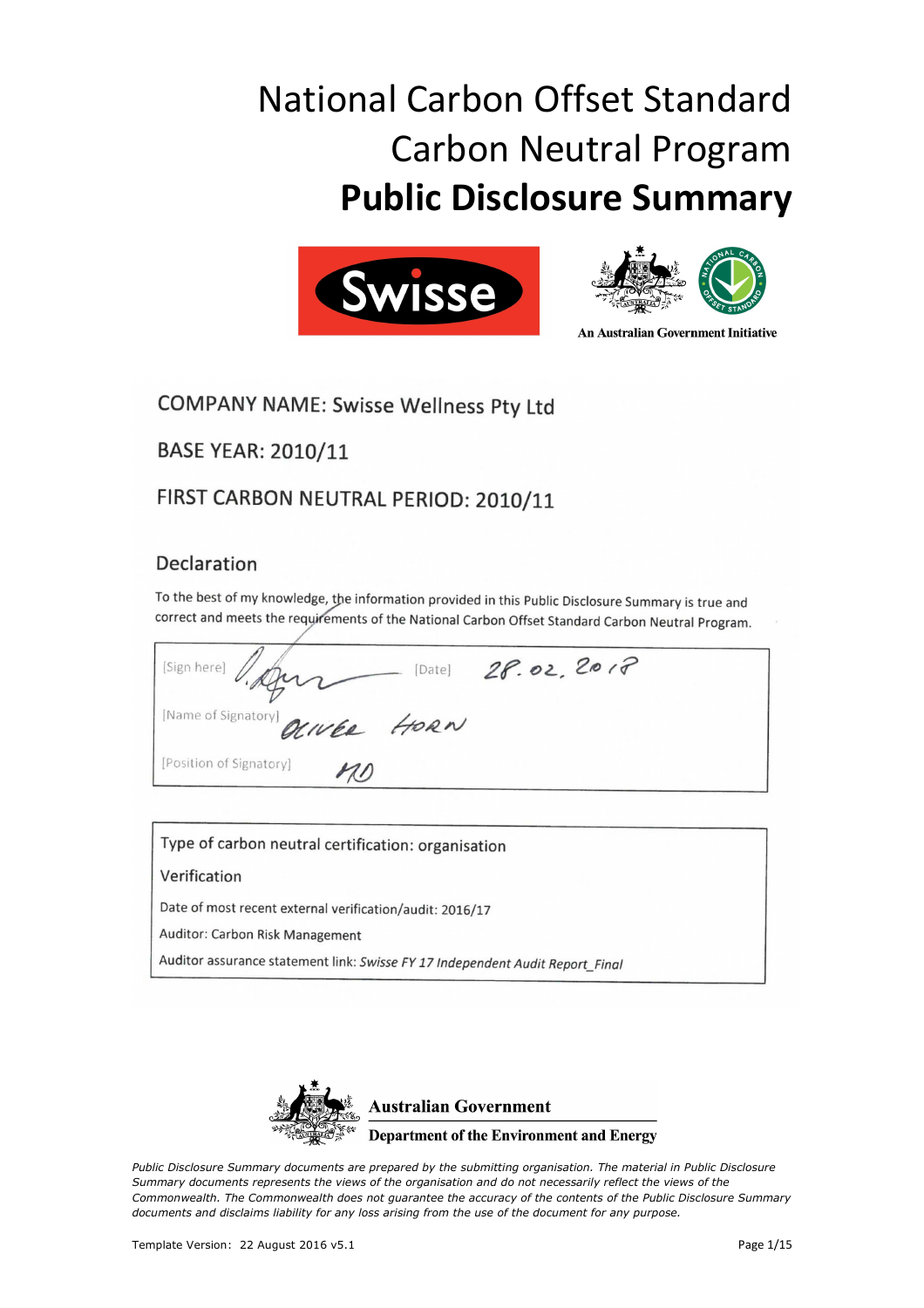## 1. Carbon neutral information

This section describes the carbon neutral information associated with Swisse Wellness Pty Ltd's (Swisse) operations as a leading supplier of vitamins and health products in Australia.

#### 1A. Introduction

Swisse is one of Australia's largest suppliers of vitamins and health products. The organisation strives to provide consumers with scientifically proven natural supplements to help people live healthier and happier lives. Swisse is currently expanding its product range to include other personal and healthcare products using natural ingredients, where possible. Maintaining environmentally responsible business practices is considered a priority at Swisse and is in line with the organisation's overall philosophy of caring for people and the planet.

The boundary consolidation approach applied for NCOS by Swisse is operational control. The NCOS organisational boundary was determined in accordance with the NGER framework for scope 1 and 2 emissions and the GHG Protocol for scope 3 emissions. During the reporting period, Swisse had operational control of the 111 Cambridge Street Collingwood facility, the 1A Hale Street Botany facility and the 48 Translink Drive Keilor Park facility. Swisse has full authority to introduce and implement its operating, environmental, and health and safety policies at all of those facilities. Direct and indirect (electricity consumption) emissions from these facilities have been defined as scope 1 and scope 2 emissions, respectively.

During the reporting period Swisse was acquired by Health & Happiness Group (H&H) (formerly Biostime Group). H&H was founded in 1999 and is listed on the main board of the Hong Kong Stock Exchange. H&H is also the parent company of Biostime, Healthy Times and Dodie. The acquisition of Swisse Wellness has had no impact on the operational control of Swisse's Australian operations or emissions inventory. The inventory for the current reporting period has been calculated using the same methodology as for the previous reporting year.

Swisse's reporting boundary has changed since the previous reporting period due to the closure of the Gipps Street and Maddox Street facilities. However, no changes to the boundary were necessary as a result of the acquisition by H&H.

The certification boundary includes all the administrative activities associated with Swisse's operations. Scope 3 emissions are included in the certification boundary in accordance with the NCOS Standard and the GHG Protocol. Scope 3 emissions are generally indirect emissions and/or emissions associated with Swisse activities (such as manufacturing and transport) that are not under Swisse's operational control. Material scope 3 GHG-generating activities are included i.e. paper, waste, Swisse team member travel. Additional items such as catering, cleaning and maintenance were reported where reliable data was available. Scope 3 sources that are not part of the certification boundary have been documented and disclosed, with justifications provided under the 'Non-quantified sources' section in this document.

Figure 1 below illustrates the NCOS certification and organisational boundaries.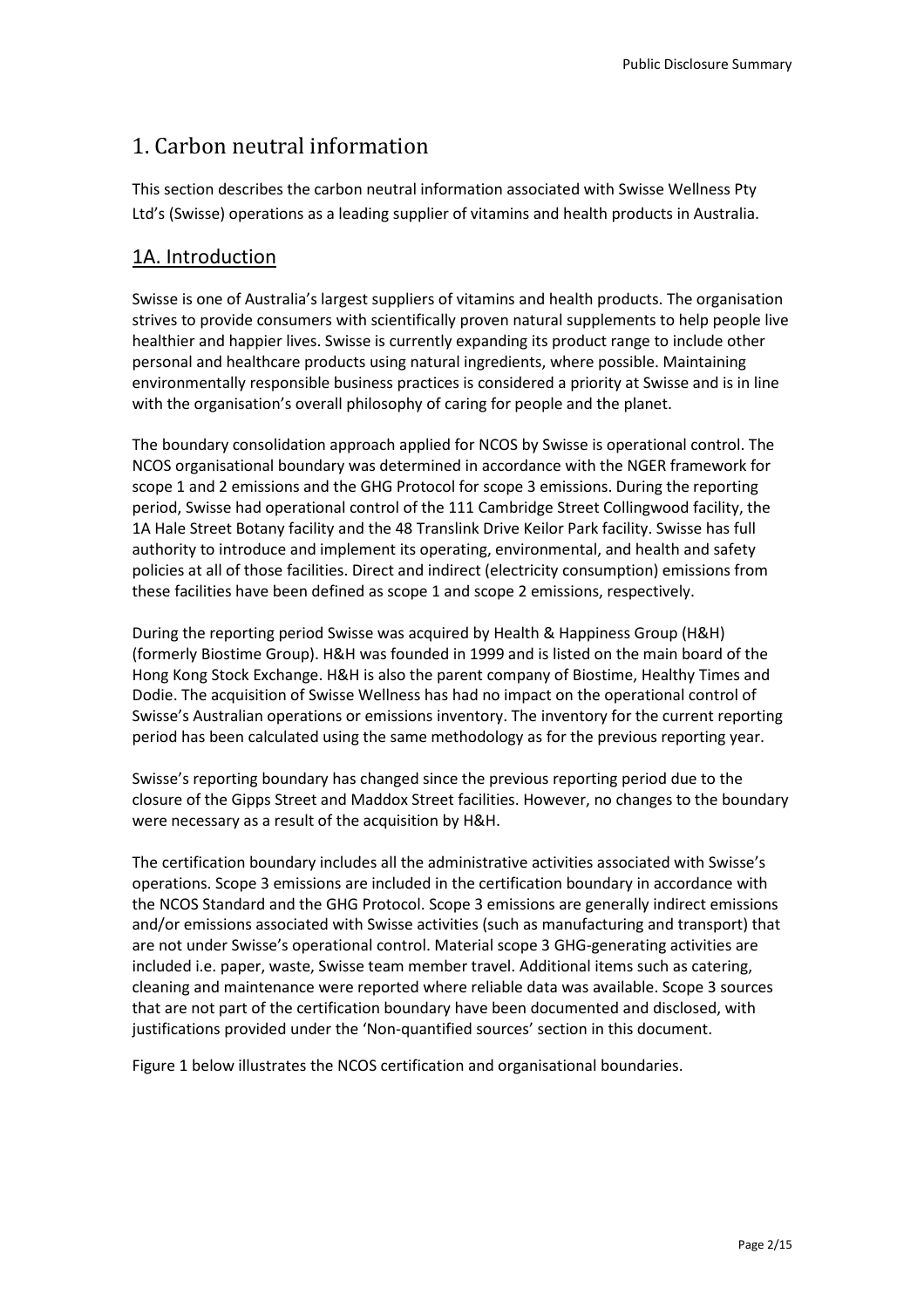## 1B. Emission sources within certification boundary

## Quantified sources

The following emission sources have been included in the certification boundary:

| <b>Scope</b>   | <b>Emission source</b>                                       | Source of activity data | <b>Methodology reference</b>                    |
|----------------|--------------------------------------------------------------|-------------------------|-------------------------------------------------|
| $\mathbf{1}$   | Natural Gas Usage                                            |                         | Method 1: NGA Factors 2016,<br>Table 2          |
| $\mathbf{1}$   | Bottled gas (LPG)                                            | Supagas invoices        | Method 1: NGA Factors 2016,<br>Table 3          |
| $\overline{2}$ | Purchased<br>Electricity (excl.<br>GreenPower) VIC           | Origin invoices         | Method 1: NGA Factors 2016,<br>Table 41         |
| $\overline{2}$ | Carbon Neutral<br>Product (Electricity)<br><b>VIC</b>        | Powershop invoices      | Carbon Neutral electricity emits 0<br>emissions |
| $\overline{2}$ | Purchased<br>electricity<br>(GreenPower) VIC                 |                         | Greenpower electricity emits 0<br>emissions     |
| $\overline{2}$ | Purchased<br>Electricity (excl.<br>GreenPower) NSW           | Origin and AGL invoices | Method 1: NGA Factors 2016,<br>Table 41         |
| $\overline{2}$ | <b>Carbon Neutral</b><br>Product (Electricity)<br><b>NSW</b> |                         | Carbon Neutral electricity emits 0<br>emissions |
| $\overline{2}$ | Purchased<br>electricity<br>(GreenPower) NSW                 |                         | Greenpower electricity emits 0<br>emissions     |
| 3              | Purchased<br>Electricity (excl.<br>GreenPower) VIC           | Origin invoices         | Method 1: NGA Factors 2016,<br>Table 41         |
| 3              | Carbon Neutral<br>Product (Electricity)<br><b>VIC</b>        | Powershop invoices      | Carbon Neutral electricity emits 0<br>emissions |
| 3              | Purchased<br>electricity<br>(GreenPower) VIC                 |                         | Greenpower electricity emits 0<br>emissions     |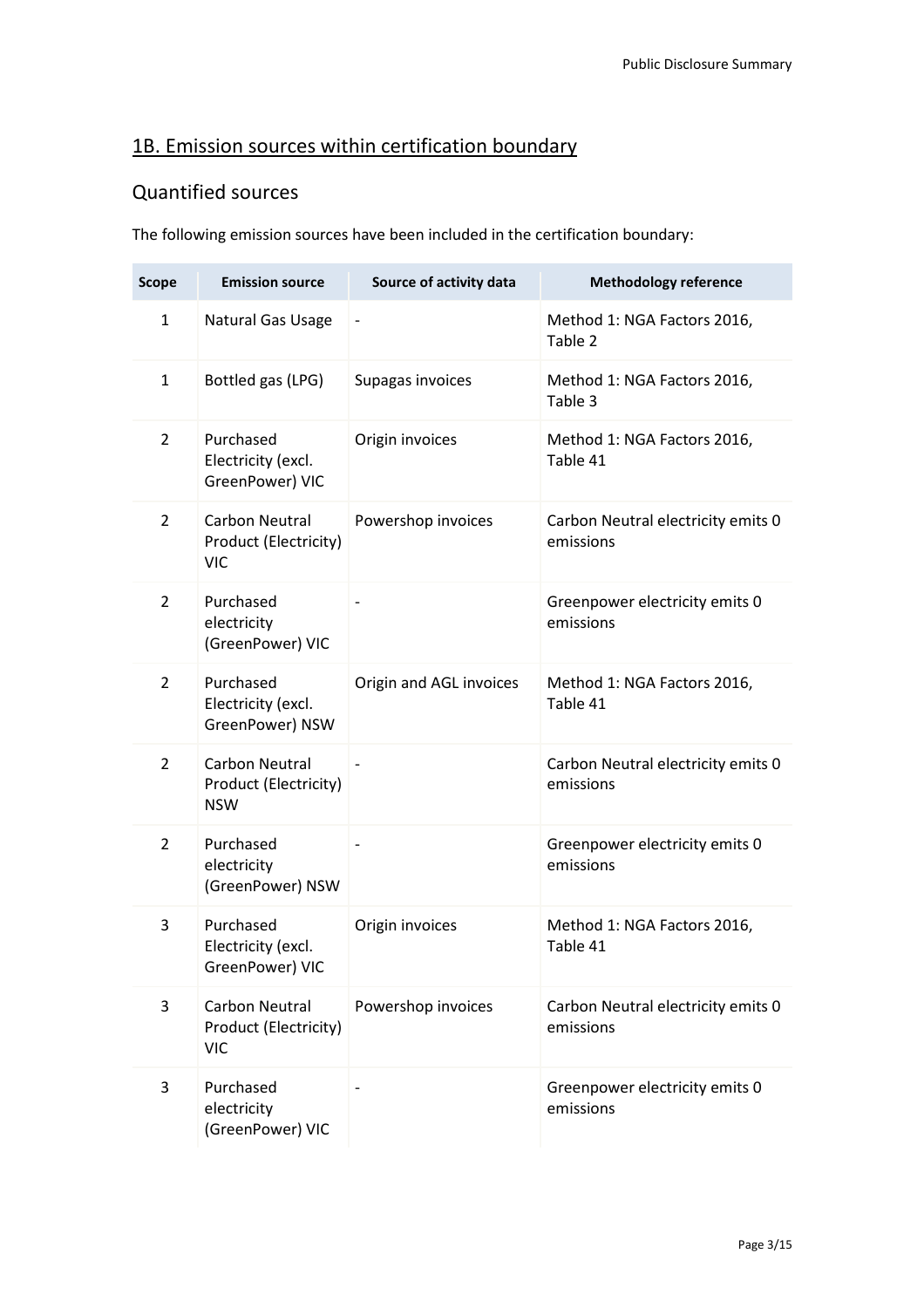| <b>Scope</b> | <b>Emission source</b>                                       | Source of activity data       | <b>Methodology reference</b>                    |
|--------------|--------------------------------------------------------------|-------------------------------|-------------------------------------------------|
| 3            | Purchased<br>Electricity (excl.<br>GreenPower) NSW           | Origin and AGL invoices       | Method 1: NGA Factors 2016,<br>Table 41         |
| 3            | <b>Carbon Neutral</b><br>Product (Electricity)<br><b>NSW</b> | $\qquad \qquad \blacksquare$  | Carbon Neutral electricity emits 0<br>emissions |
| 3            | Purchased<br>electricity<br>(GreenPower) NSW                 |                               | Greenpower electricity emits 0<br>emissions     |
| 3            | Natural Gas Usage<br>(extraction and<br>distribution)        |                               | Method 1: NGA Factors 2016,<br>Table 38         |
| 3            | Travel Air - Short<br>Haul - Economy                         | Mileage Report<br>Jul16.Jun17 | <b>DEFRA 2016</b>                               |
| 3            | Travel Air - Short<br>Haul - Premium<br>Economy              | Mileage Report<br>Jul16.Jun18 | <b>DEFRA 2016</b>                               |
| 3            | Travel Air - Short<br>Haul - Business                        | Mileage Report<br>Jul16.Jun19 | <b>DEFRA 2016</b>                               |
| 3            | Travel Air - Short<br>Haul - First Class                     | Mileage Report<br>Jul16.Jun20 | <b>DEFRA 2016</b>                               |
| 3            | Travel Air -<br>Medium Haul -<br>Economy                     | Mileage Report<br>Jul16.Jun21 | <b>DEFRA 2016</b>                               |
| 3            | Travel Air -<br>Medium Haul -<br>Premium Economy             | Mileage Report<br>Jul16.Jun22 | <b>DEFRA 2016</b>                               |
| 3            | Travel Air -<br>Medium Haul -<br><b>Business</b>             | Mileage Report<br>Jul16.Jun23 | <b>DEFRA 2016</b>                               |
| 3            | Travel Air -<br>Medium Haul -<br><b>First Class</b>          | Mileage Report<br>Jul16.Jun24 | <b>DEFRA 2016</b>                               |
| 3            | Travel Air - Long<br>Haul - Economy                          | Mileage Report<br>Jul16.Jun25 | <b>DEFRA 2016</b>                               |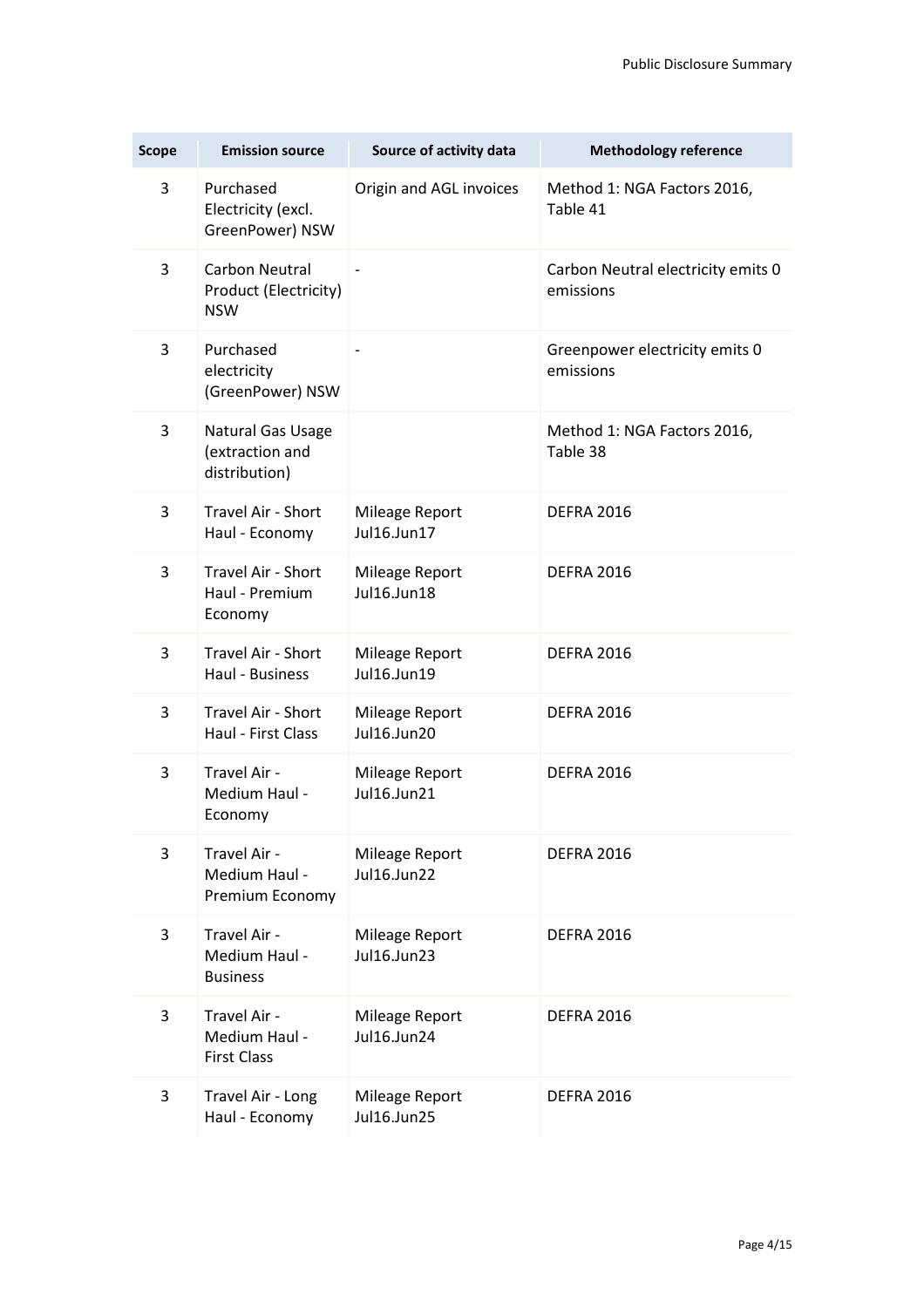| <b>Scope</b> | <b>Emission source</b>                                          | Source of activity data                                    | <b>Methodology reference</b>                                                                                       |
|--------------|-----------------------------------------------------------------|------------------------------------------------------------|--------------------------------------------------------------------------------------------------------------------|
| 3            | Travel Air - Long<br>Haul - Premium<br>Economy                  | Mileage Report<br>Jul16.Jun26                              | <b>DEFRA 2016</b>                                                                                                  |
| 3            | Travel Air - Long<br>Haul - Business                            | Mileage Report<br>Jul16.Jun27                              | <b>DEFRA 2016</b>                                                                                                  |
| 3            | Travel Air - Long<br>Haul - First Class                         | Mileage Report<br>Jul16.Jun28                              | <b>DEFRA 2016</b>                                                                                                  |
| 3            | Transport Diesel -<br>post 2004 vehicles                        | <b>Fuel Expense Claims</b>                                 | Method 1: NGA Factors 2016,<br>Table 4                                                                             |
| 3            | Transport Petrol-<br>post 2004 vehicles                         | <b>Fuel Expense Claims</b>                                 | Method 1: NGA Factors 2016,<br>Table 4                                                                             |
| 3            | Transport Diesel -<br>post 2004 vehicles<br>(extraction losses) | <b>Fuel Expense Claims</b>                                 | Method 1: NGA Factors 2016,<br>Table 40                                                                            |
| 3            | Transport Petrol-<br>post 2004 vehicles<br>(extraction losses)  | <b>Fuel Expense Claims</b>                                 | Method 1: NGA Factors 2016,<br>Table 40                                                                            |
| 3            | Travel - Taxi Petrol                                            | Swisse General Ledger,<br>Taxi Domestic &<br>International | Method 1: NGA Factors 2016,<br>Table 4; ABS Survey of Motor<br>Vehicle Use 2016, Table 6, Taxi<br>fare estimations |
| 3            | Travel - Taxi Diesel                                            | Swisse General Ledger,<br>Taxi Domestic &<br>International | Method 1: NGA Factors 2016,<br>Table 4; ABS Survey of Motor<br>Vehicle Use 2016, Table 6, Taxi<br>fare estimations |
| 3            | Travel - Taxi Hybrid                                            | Swisse General Ledger,<br>Taxi Domestic &<br>International | Method 1: NGA Factors 2016,<br>Table 4; Green Vehicle Guide; Taxi<br>fare estimations                              |
| 3            | Travel - Taxi LPG                                               | Swisse General Ledger,<br>Taxi Domestic &<br>International | Method 1: NGA Factors 2016,<br>Table 4; Green Vehicle Guide; Taxi<br>fare estimations                              |
| 3            | Travel - Uber Petrol                                            | Swisse General Ledger,<br>Taxi Domestic &<br>International | Method 1: NGA Factors 2016,<br>Table 4; ABS Survey of Motor<br>Vehicle Use 2016, Table 6, Uber<br>fare estimations |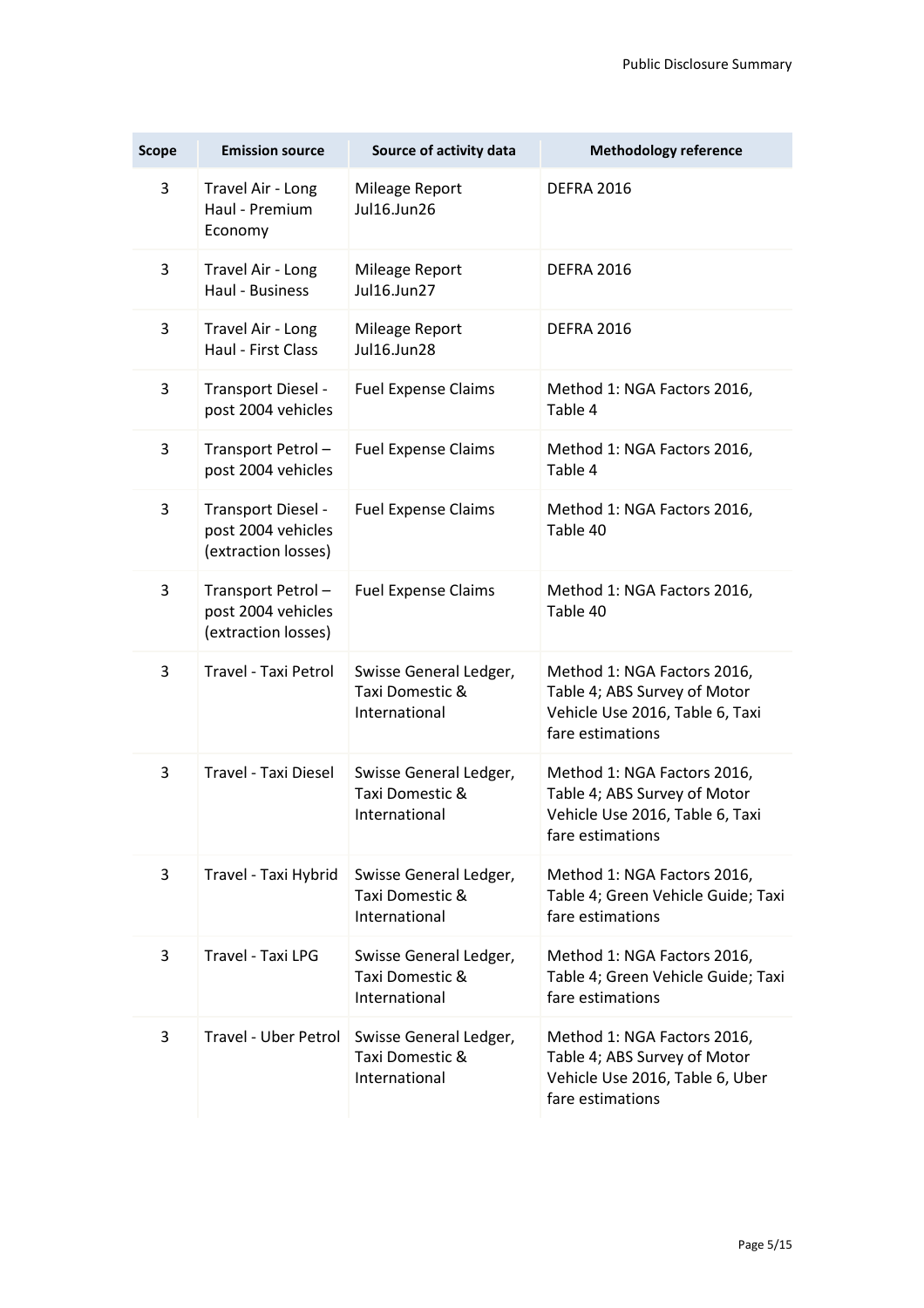| <b>Scope</b> | <b>Emission source</b>                                                     | Source of activity data                                    | <b>Methodology reference</b>                                                                                       |  |
|--------------|----------------------------------------------------------------------------|------------------------------------------------------------|--------------------------------------------------------------------------------------------------------------------|--|
| 3            | <b>Travel - Uber Diesel</b>                                                | Swisse General Ledger,<br>Taxi Domestic &<br>International | Method 1: NGA Factors 2016,<br>Table 4; ABS Survey of Motor<br>Vehicle Use 2016, Table 6, Uber<br>fare estimations |  |
| 3            | Courier / Freight                                                          | Swisse General Ledger,<br>Freight                          | Method 1: NGA Factors 2016,<br>Table 4                                                                             |  |
| 3            | Catering                                                                   | Swisse General Ledger,<br><b>Employees Amenities</b>       | 2016 Input/Output factors, ABS<br>CPI Index - TABLE 9                                                              |  |
| 3            | Maintenance                                                                | Swisse General ledger,<br>Repairs & Maintenance            | 2016 Input/Output factors, ABS<br>CPI Index - TABLE 9                                                              |  |
| 3            | Accommodation                                                              | Swisse General ledger,<br><b>Travel accommodation</b>      | 2016 Input/Output factors, ABS<br>CPI Index - TABLE 9                                                              |  |
| 3            | Cleaning                                                                   | Swisse General ledger,<br>Cleaning                         | 2016 Input/Output factors and<br><b>RBA Inflation calculator</b>                                                   |  |
| 3            | Printing, stationery,<br>paper                                             | Swisse General ledger,<br>Printing & Stationery            | 2016 Input/Output factors and<br><b>RBA Inflation calculator</b>                                                   |  |
| 3            | Waste - municipal<br>solid waste                                           | J.J. Richards & Suez<br>invoices                           | Method 1: NGA Factors 2016,<br>Table 44                                                                            |  |
| 3            | <b>Team Member</b><br>Commuting - Bus                                      | <b>Swisse Travel Survey</b><br>2017                        | Method 1: NGA Factors 2016,<br>Table 4                                                                             |  |
| 3            | <b>Team Member</b><br>Commuting - Car,<br>Motorcycle, Car<br>Pooling, Uber | <b>Swisse Travel Survey</b><br>2017                        | Method 1: NGA Factors 2016,<br>Table 4                                                                             |  |
| 3            | Travel - Rail                                                              | <b>Swisse Travel Survey</b><br>2017                        | Method 1: NGGI 1990-2005, Table<br>17                                                                              |  |
| 3            | Travel - Tram                                                              | <b>Swisse Travel Survey</b><br>2017                        | Method 1: NGGI 1990-2005, Table<br>16                                                                              |  |
| 3            | Water supply VIC                                                           | <b>City West Water invoices</b>                            | Direct from Melbourne Water                                                                                        |  |
| 3            | Water supply NSW                                                           | Estimations based on City<br><b>West Water invoices</b>    | Direct from Sydney Water                                                                                           |  |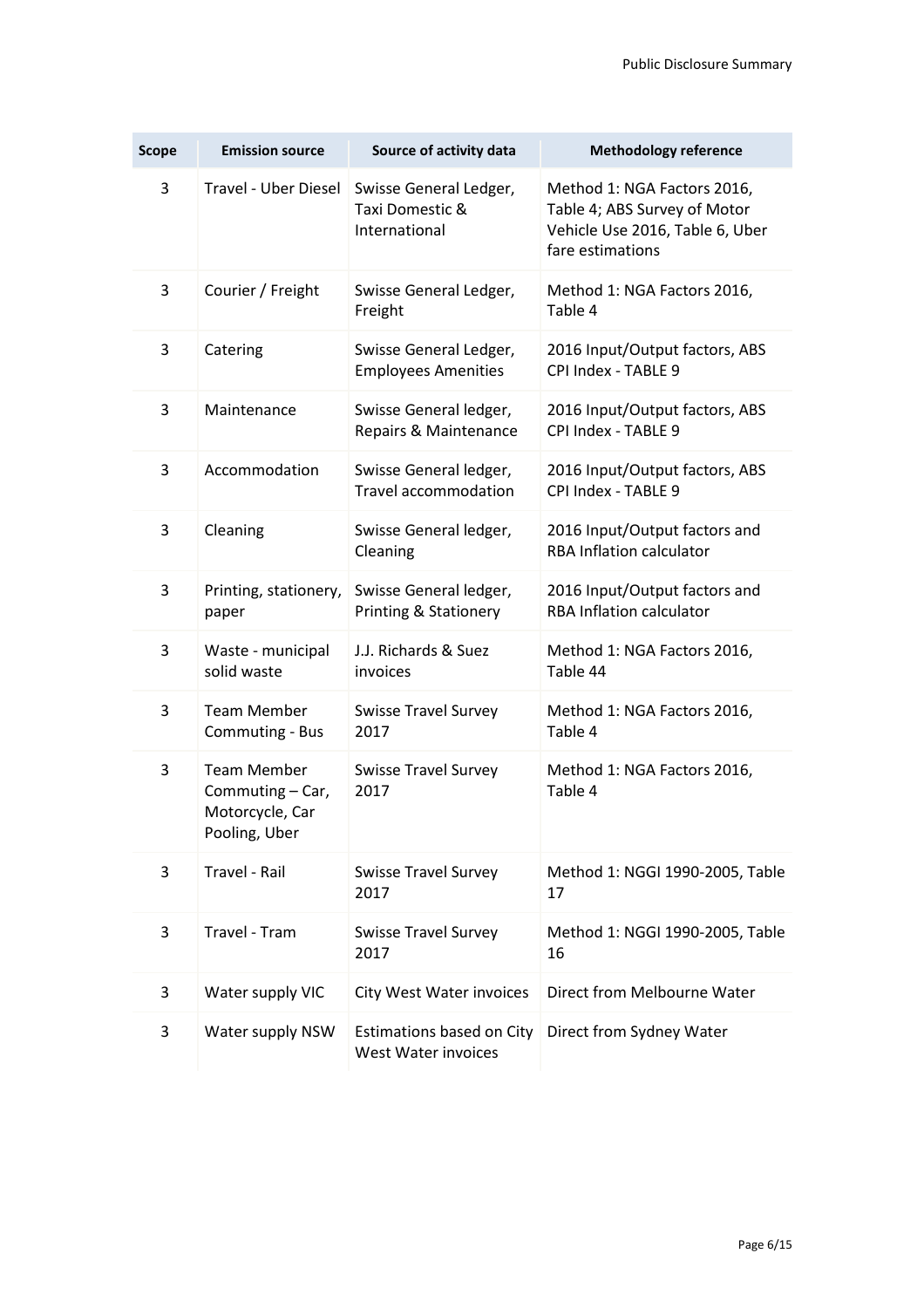#### Non-quantified sources

The following emission sources have not been quantified, in line with the NCOS for Organisations.

- Product manufacturing as a source of scope 3 emissions has been excluded. This is because Swisse does not have operational control of the manufacturing process, or access to emissions and energy data. The manufacturer has multiple clients and multiple products. It is therefore not feasible to attempt to allocate a portion of the manufacturer's emissions to Swisse. This approach is in line with the subject of the certification which is Swisse as an organisation, rather than for Swisse's individual product lines.
- Non-Melbourne metropolitan and international distribution (as scope 3 emissions) is excluded from the certification boundary. Swisse does not have operational control over third party contracted transport providers, nor access to reliable and complete emissions and energy data from all distribution activities. Product distribution is typically conducted via multiple contractors using multiple transport modes and mixed loads. These activities are identified as 'All Other Product Distribution' in Figure 1 below, which outlines Swisse's certification boundary.

It is not feasible to attempt to apportion the transport contractors' emissions to Swisse except for Melbourne metropolitan product distribution, where delivery is actioned from the head office. Swisse continues to review its approach to calculating emissions from all product distribution.

- Embodied emissions in capital plant and equipment are excluded from the certification boundary and not considered in the inventory as scope 3 emissions. It is not feasible to gather accurate emissions data for all/some major capital items, and emissions over the life of plant are likely to be negligible. In addition, such emissions are not required to be quantified in terms of the certification requirements for Organisations under the NCOS.
- Refrigerant utilised in small domestic cooling appliances such as fridges, freezers and air-conditioners while included in the certification boundary has been excluded from the inventory due to its immaterial impact. This has been identified based on the low quantity of refrigerant (typically R600a) estimated during historical site visits and low global warming potential associated with these gases. Further, R600a is not a reportable item under the *National Greenhouse and Energy Reporting Regulations 2008*.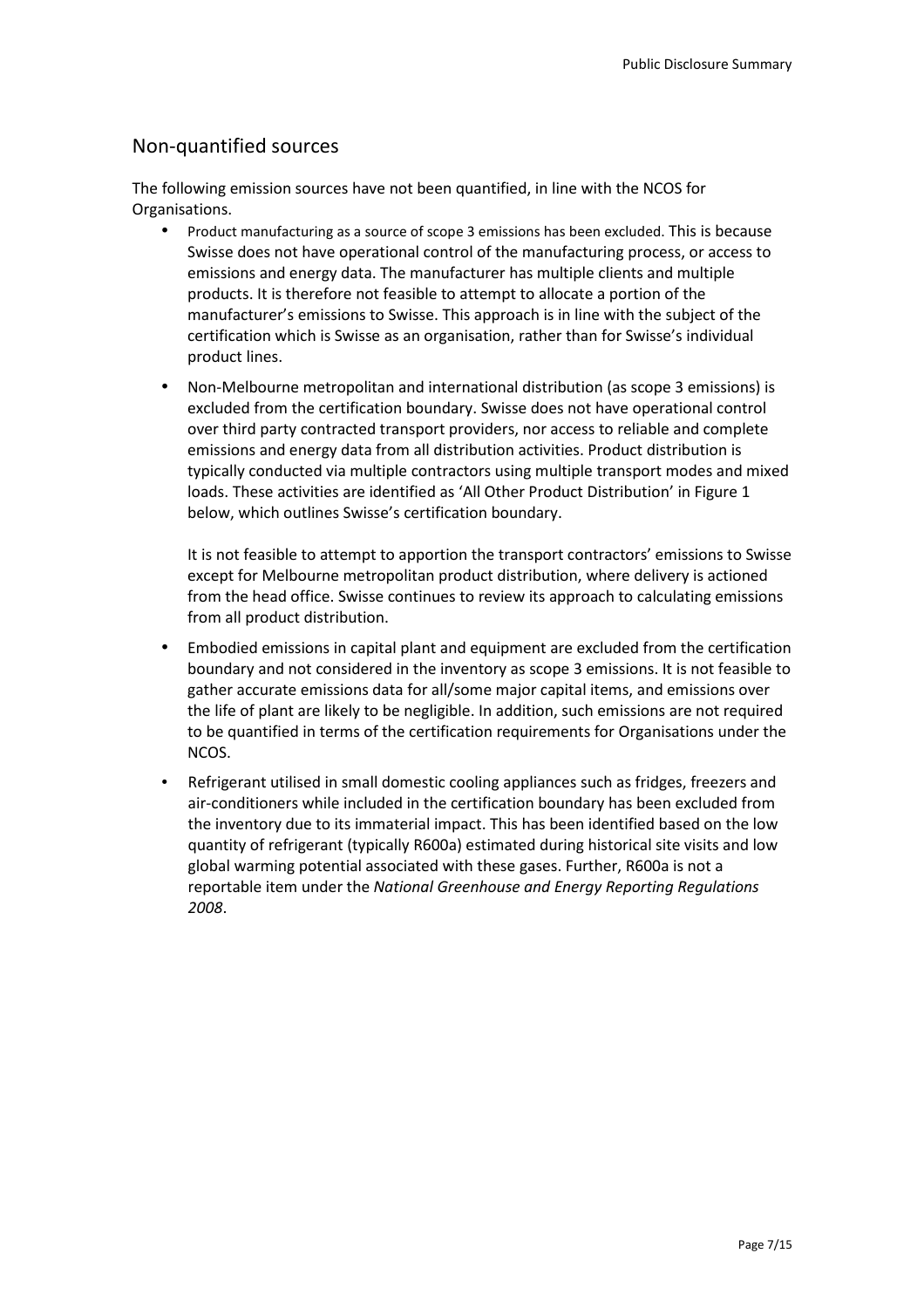#### 1C. Diagram of certification boundary

Figure 1. Diagram of NCOS Certification Boundary including activities for Scope 1, 2 and 3 for reporting period 2016/17

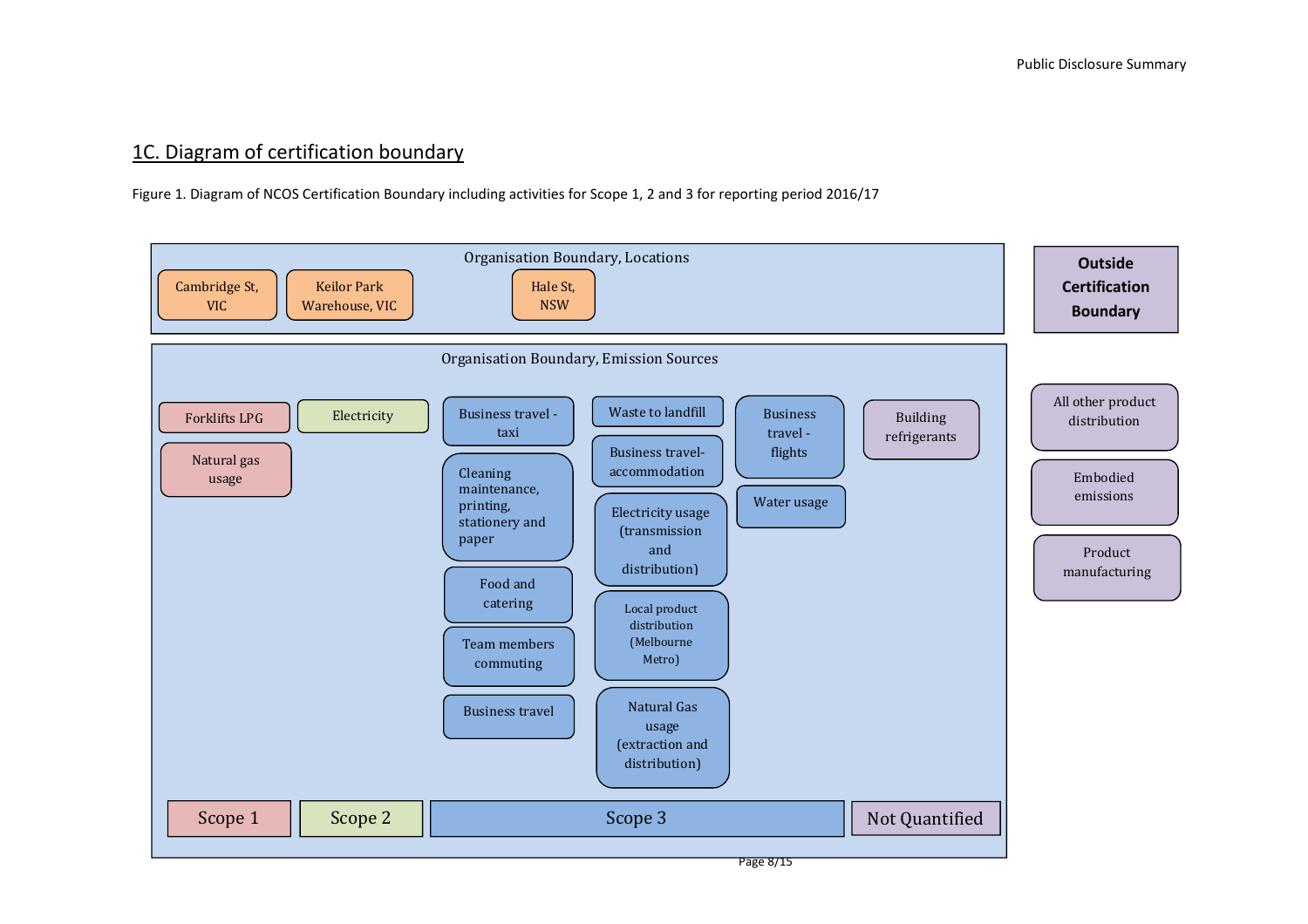#### 2. Emissions reduction measures

| Table 1. Emissions since base year |                          |                             |                 |                           |               |  |
|------------------------------------|--------------------------|-----------------------------|-----------------|---------------------------|---------------|--|
|                                    | <b>Base Year</b>         | FY 13/14                    | FY 14/15        | FY 15/16                  | FY 16/17      |  |
| Scope 1                            | 134.3                    | 19.7                        | 12.7            | 22.2                      | 21.8          |  |
| Scope 2                            | 197.9                    | 137.1                       | 124.5           | 235.1                     | 856.6         |  |
| Scope 3                            | 409.1                    | 1361.1                      | 1760.1          | 3730.0                    | 4,776.8       |  |
| Total                              | 741 t CO <sub>2</sub> -e | $1518$ t CO <sub>2</sub> -e | 1897 t $CO2$ -e | 3987 t CO <sub>2</sub> -e | 5,655 t CO2-e |  |

#### *2A. Emissions over time*

#### *2B. Emissions reduction strategy*

Swisse's management regards sustainability as a prominent pillar of its business operation, and is continually exploring opportunities to reduce the environmental footprint of the organisation. Due to Swisse's organic growth and expansion into international markets, it is impractical to maintain GHG emissions at a constant level. However, Swisse strives to continually improve emissions intensity over time.

Several emissions reduction measures addressing scope 1, 2 and 3 emissions have been identified under Part C below. These measures have been identified by examining Swisse's operation and emissions sources, in collaboration with carbon and energy experts, to determine feasible emissions reduction opportunities.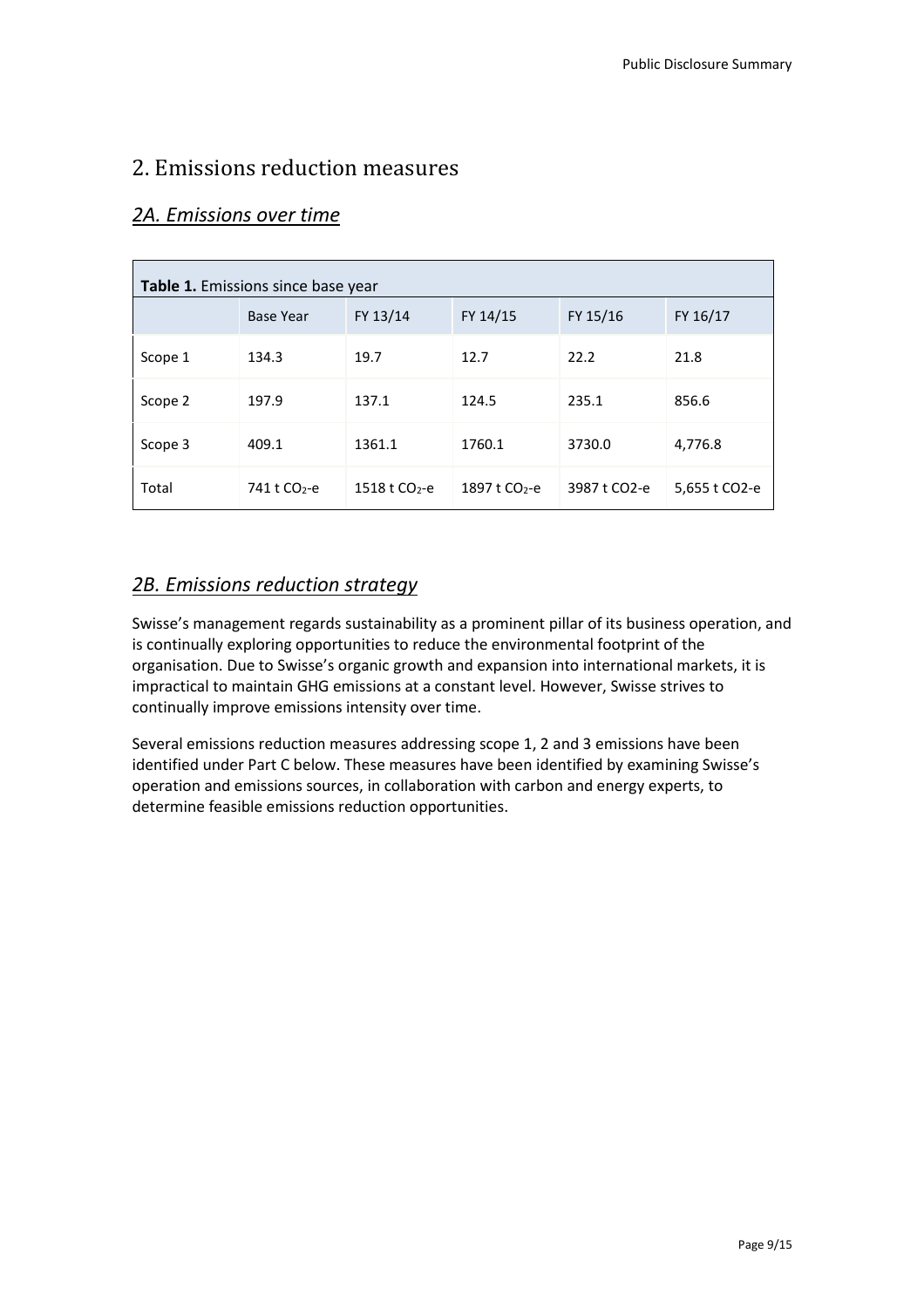## *2C. Emissions reduction actions*

The following activities have been identified to reduce emissions within Swisse's operational boundary. The measures include activities implemented during this reporting period, activities planned for future implementation, and avoided emissions from purchasing certified carbon neutral products.

| <b>Emission source</b>              | <b>Reduction Measure</b>                                                                                                                                                                                                                                                                                                                                                  | <b>Scope</b> | <b>Status</b>                             | <b>Reduction</b><br>$t CO2-e$                                               |
|-------------------------------------|---------------------------------------------------------------------------------------------------------------------------------------------------------------------------------------------------------------------------------------------------------------------------------------------------------------------------------------------------------------------------|--------------|-------------------------------------------|-----------------------------------------------------------------------------|
| Supply Chain                        | Information sessions to<br>suppliers on the benefits of<br>carbon neutrality to reduce<br>emissions from the supply chain                                                                                                                                                                                                                                                 | 3            | Planned for<br>future reporting<br>period | Ongoing and<br>will extend<br>beyond Swisse's<br>organisational<br>boundary |
| Swisse Team<br><b>Member Travel</b> | Swisse encourages team<br>members to cycle, walk and<br>take public transport for their<br>daily commute. Swisse have<br>also invested in a bike storage<br>facility on site at its head office<br>to further encourage cycling to<br>work.<br>Travel via bike increased from<br>3% of NSW responders last<br>reporting period to 18% in the<br>current reporting period. | 3            | Implemented<br>this reporting<br>period   | $10*$                                                                       |
| Waste                               | Increase awareness of the<br>proper use of waste receptacles<br>and recycling facilities. Swisse is<br>also investing in bigger bins,<br>better signage and greater<br>team members awareness<br>including training on the<br>different types of waste in the<br>office and closer monitoring of<br>the waste that is taken away by<br>our contractors.                   | 3            | Implemented<br>this reporting<br>period   | $50**$                                                                      |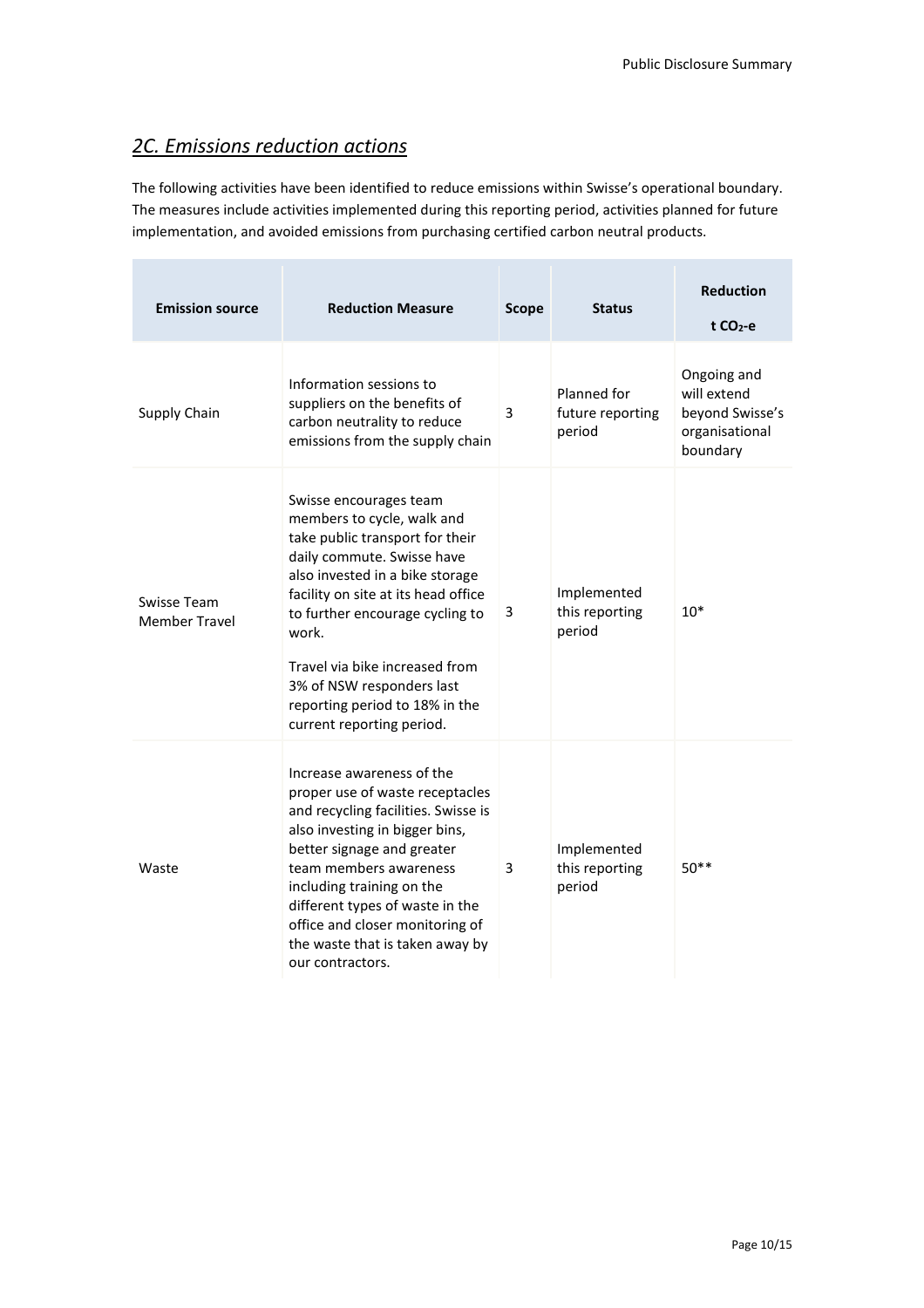| <b>Emission source</b>                                                                                                                                                                   | <b>Reduction Measure</b>                                                                                                                                                                                                                                                                                                                                                       | <b>Scope</b> | <b>Status</b>                             | <b>Reduction</b><br>$t CO2-e$ |  |
|------------------------------------------------------------------------------------------------------------------------------------------------------------------------------------------|--------------------------------------------------------------------------------------------------------------------------------------------------------------------------------------------------------------------------------------------------------------------------------------------------------------------------------------------------------------------------------|--------------|-------------------------------------------|-------------------------------|--|
| Flights                                                                                                                                                                                  | Swisse is bringing in approval<br>codes for every team members<br>trip, so that they will require<br>finance approval of the cost.<br>Swisse are also considering a<br>'Who can fly the least'<br>competition to encourage a<br>reduction in air travel by team<br>members. This initiative will<br>also promote an uptake of<br>video conferencing services<br>such as skype. | 3            | Planned for<br>future reporting<br>period | 50                            |  |
| Waste (from<br>catering)                                                                                                                                                                 | Specifically requesting that<br>catered lunches be packaged<br>with minimal non-recyclable<br>material. Swisse is consciously<br>selecting catering providers that<br>can minimise waste and<br>packaging. In the next reporting<br>period Swisse will purchase<br>their own eco-plates and use<br>washable cutlery for team<br>lunches.                                       | 3            | Implemented<br>this reporting<br>period   | 10                            |  |
| Total emission reductions implemented in this reporting period                                                                                                                           | Total not<br>quantifiable                                                                                                                                                                                                                                                                                                                                                      |              |                                           |                               |  |
| Total expected emission reductions in future reporting periods<br>$100 - 200$<br>$*$ While the nroportion of team members traveling by bilie increased by 15%, and therefore resulted in |                                                                                                                                                                                                                                                                                                                                                                                |              |                                           |                               |  |

\*While the proportion of team members traveling by bike increased by 15%, and therefore resulted in emissions reductions, overall emissions from team members travel increased slightly. This is due mostly to an increase in the average distance travelled by team members to commute to offices/warehouses from all modes of transport (including modes that result in emissions).

\*\*Although total waste volume/weight has increased due to an increase in productivity and growth, recycling has increased substantially compared to the last reporting period. Multiple survey responses confirm that initiatives to promote proper use of recycling receptacles has taken place in Swisse offices.

## 3. Emissions summary

| <b>Table 2. Emissions Summary</b> |                          |           |  |  |
|-----------------------------------|--------------------------|-----------|--|--|
| Scope                             | <b>Emission source</b>   | t $CO2-e$ |  |  |
|                                   | Scope $1 \mid$ Gas usage | 0.0       |  |  |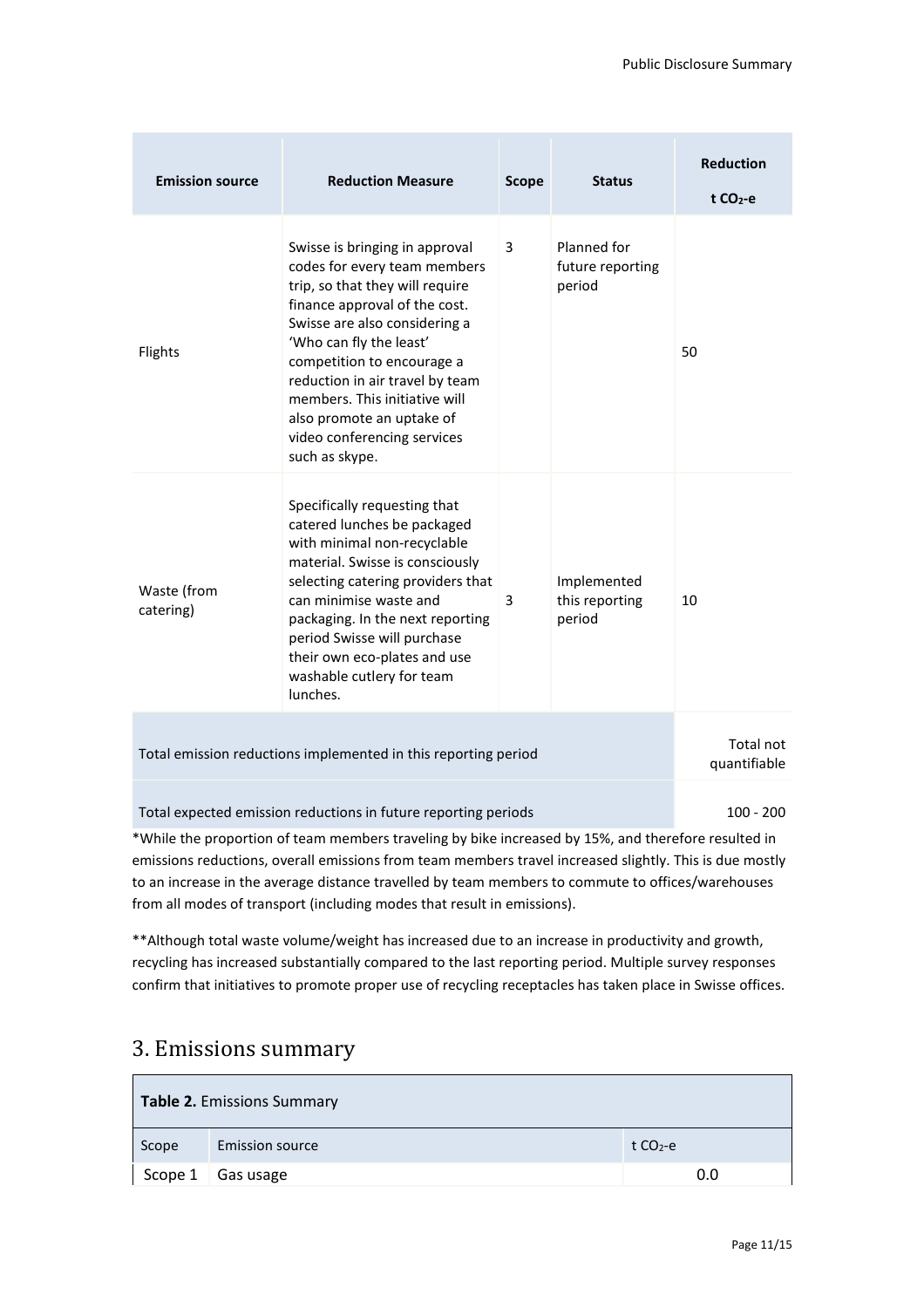| <b>Table 2. Emissions Summary</b>     |                                                   |                       |  |  |  |
|---------------------------------------|---------------------------------------------------|-----------------------|--|--|--|
| Scope                                 | Emission source                                   | $t$ CO <sub>2-e</sub> |  |  |  |
| Scope 1                               | <b>Bottled LPG</b>                                | 21.8                  |  |  |  |
| Scope 2                               | <b>Electricity Usage</b>                          | 856.6                 |  |  |  |
| Scope 3                               | Electricity Usage (transmission and distribution) | 101.1                 |  |  |  |
| Scope 3                               | Natural Gas usage (extraction and distribution)   | 0.0                   |  |  |  |
| Scope 3                               | Transport (diesel)                                | 10.5                  |  |  |  |
| Scope 3                               | Transport (petrol)                                | 31.6                  |  |  |  |
| Scope 3                               | Accommodation                                     | 263.7                 |  |  |  |
| Scope 3                               | Taxi & Uber Travel                                | 13.6                  |  |  |  |
| Scope 3                               | <b>Air Travel</b>                                 | 2196.3                |  |  |  |
| Scope 3                               | Catering                                          | 86.6                  |  |  |  |
| Scope 3                               | Cleaning                                          | 40.3                  |  |  |  |
| Scope 3                               | Waste                                             | 1606.6                |  |  |  |
| Scope 3                               | Water                                             | 0.2                   |  |  |  |
| Scope 3                               | <b>Team Member travel</b>                         | 221.7                 |  |  |  |
| Scope 3                               | Printing, Stationery and paper                    | 72.1                  |  |  |  |
| Scope 3                               | Maintenance                                       | 87.0                  |  |  |  |
| Scope 3                               | <b>Local Product Distribution</b>                 | 45.4                  |  |  |  |
| <b>Total Gross Emissions</b><br>5,655 |                                                   |                       |  |  |  |
| <b>GreenPower</b>                     |                                                   | 0                     |  |  |  |
| <b>Total Net Emissions</b><br>5,655   |                                                   |                       |  |  |  |

# 4. Carbon offsets

## *4A. Offsets summary*

| <b>Table 3. Offsets Summary</b>                                         |                 |          |                                                                                                                                                                   |  |
|-------------------------------------------------------------------------|-----------------|----------|-------------------------------------------------------------------------------------------------------------------------------------------------------------------|--|
| Offset type<br>and registry                                             | Year<br>retired | Quantity | Serial numbers                                                                                                                                                    |  |
| APX VCS<br>Registry,<br>Verified<br>Carbon Units<br>(VCU <sub>s</sub> ) | 2016            | 467      | 4722-195338232-195338698-VCU-034-MER-IN-1-1523-<br>31032014-31122014-0 (Portion of offsets surrendered last<br>financial year and banked for this financial year) |  |
| APX VCS<br>Registry,<br>Verified<br>Carbon Units<br>(VCU <sub>s</sub> ) | 2018            | 884      | 1613-67351245-67352113 VCU-006-MER-AU-14-641-<br>01042010-30062011-0<br>1613-67394838-67394852-VCU-006-MER-AU-14-641-<br>01042010-30062011-0                      |  |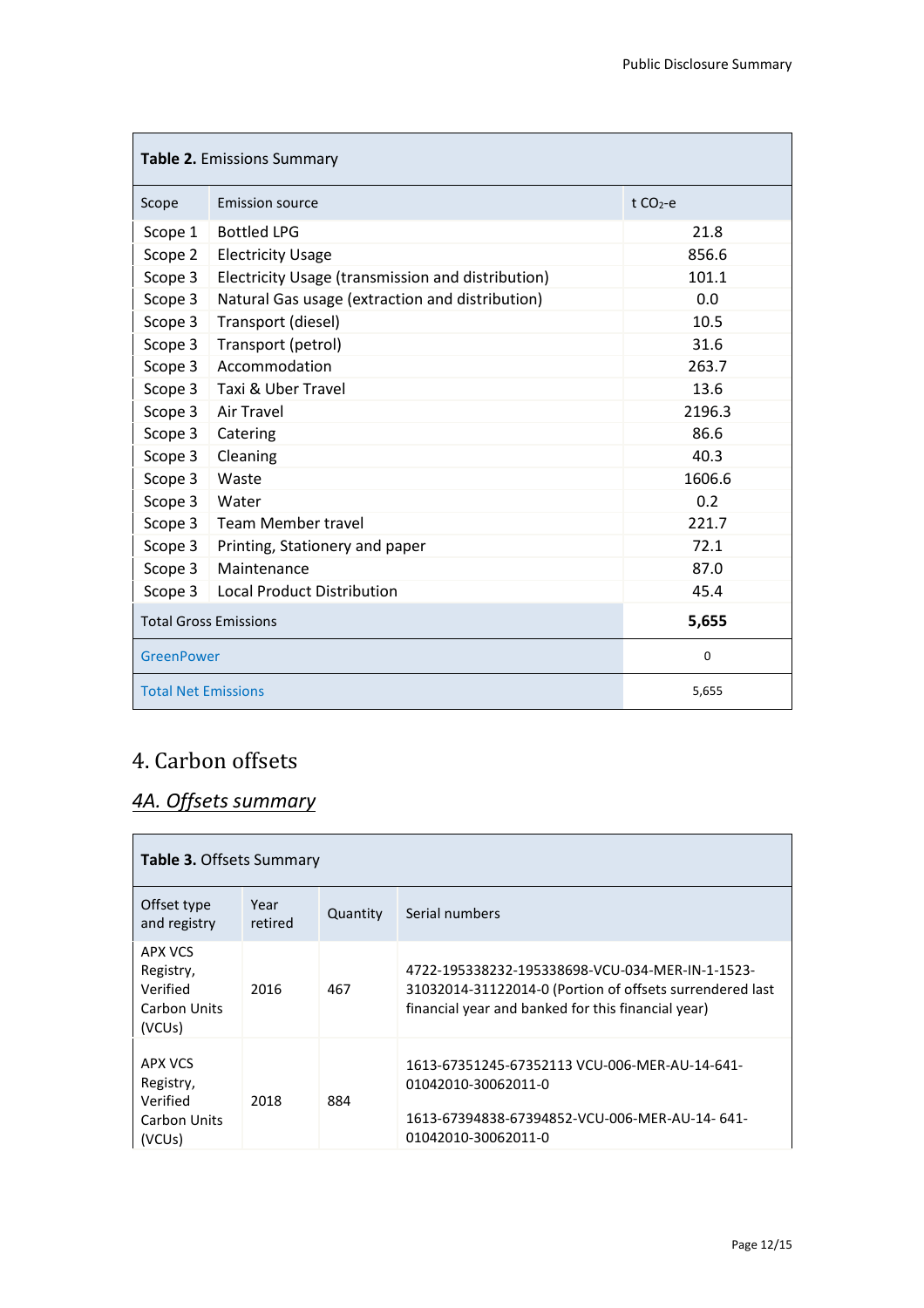| <b>Table 3. Offsets Summary</b>                                                   |                 |          |                                                                                                                                            |  |
|-----------------------------------------------------------------------------------|-----------------|----------|--------------------------------------------------------------------------------------------------------------------------------------------|--|
| Offset type<br>and registry                                                       | Year<br>retired | Quantity | Serial numbers                                                                                                                             |  |
| <b>APX VXS</b><br>Registry,<br>Verified<br>2018<br>4,152<br>Carbon Units<br>(VCU) |                 |          | 2306-96059418-96063548 VCU-014-APX-CN-1-830-<br>23122009-27022011-0<br>2306-96063549-96063567-VCU-014-APX-CN-1-830-<br>23122009-27022011-0 |  |
| <b>APX VCS</b><br>Registry,<br>Verified<br>Carbon Units<br>(VCU <sub>s</sub> )    | 2018            | 166      | 5202-215788741-215788906-VCU-034-APX-IN-1-1660-<br>13022015-31122015-0                                                                     |  |
| Total offsets retired                                                             |                 |          | 5,669                                                                                                                                      |  |
| Net emissions                                                                     |                 |          | 5,655                                                                                                                                      |  |
| Total offsets held in surplus for future<br>years:                                |                 |          | 14                                                                                                                                         |  |

#### *4B. Offsets purchasing and retirement strategy*

Ndevr Environmental Pty Ltd (Ndevr Environmental) sources NCOS approved offsets on behalf of Swisse. Swisse prefers to procure Australian native forestry and high co-benefit offsets, where available.

This year, Swisse purchased and retired 884 'Conserving Tasmania's Wilderness' offsets to cover scope 1 and 2 emissions. To offset Swisse's Scope 3 emissions, a combination of 'Beijing Guanting Wind Power Project' offsets and a small portion of 'Wind bundle project in Maharashtra by Sispara' offsets were purchased in addition to the offsets banked from the previous financial year. All offsets are Verified Carbon Units (VCUs) and were purchased and surrendered from the APX VCS Registry.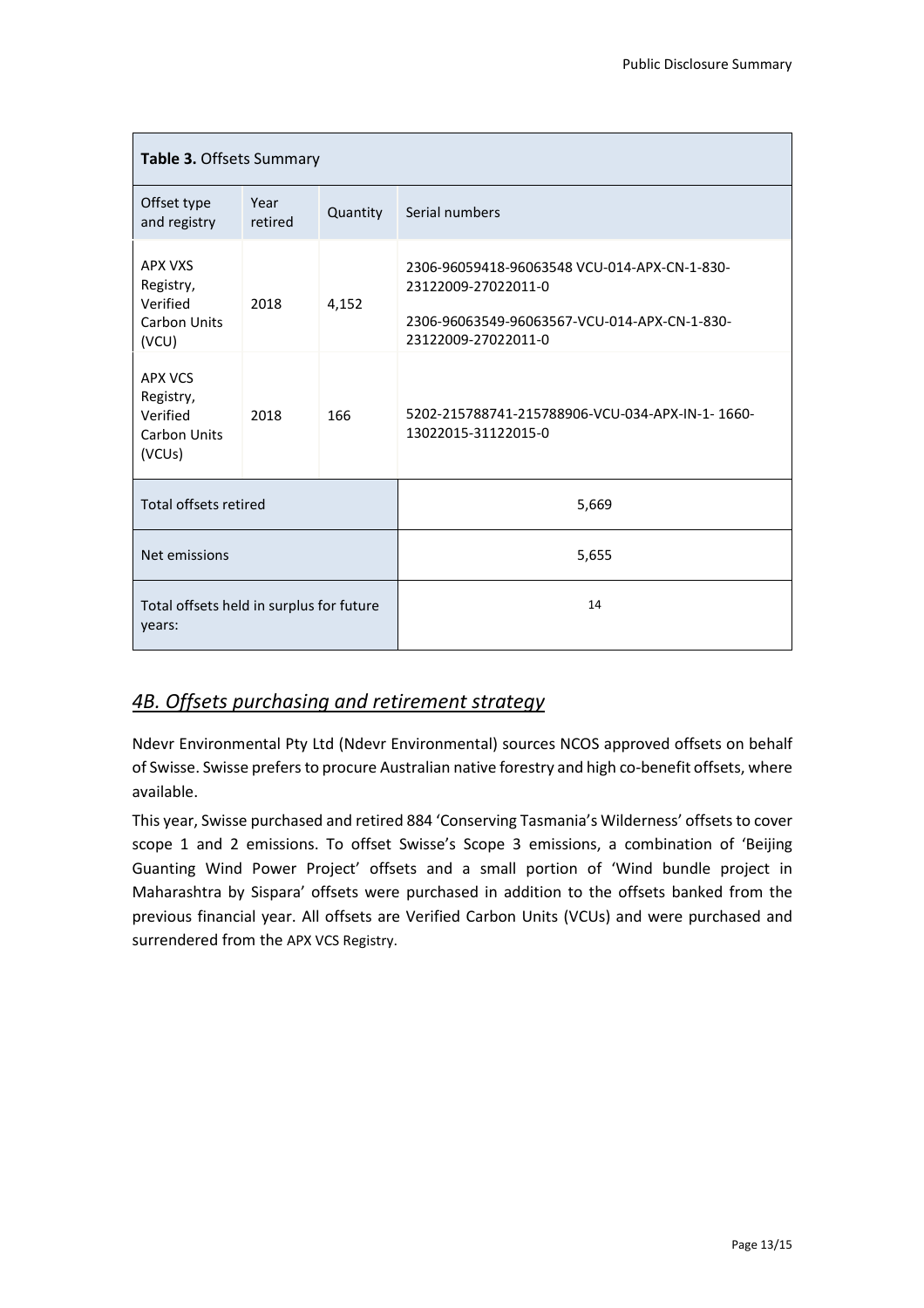#### *4C. Offset projects (Co-benefits)*

• Conserving Tasmania's Wilderness – This carbon offset project is run by a thirdgeneration farming family, and protects over 7,000 hectares of native Tasmanian forest which would, if not for the project, continue to under selective logging to be cleared and converted to pasture.

The forest protected by this project is a natural habitat for native endangered species such as the Tasmanian wedge-tailed eagle, Spotted-tail quoll (Tasmanian population) and Tasmanian devil. By halting logging activities, the project restores eagle nesting places and creates a safe, lush environment in which a variety of animals can flourish.

• Winds of Change - Located in Hebei Province, China, this wind farm avoids greenhouse gas emissions by introducing clean power to the North China Power Grid which would have otherwise be generated by a fossil-fuel fired power plant. The project has also created local jobs in construction, operation and maintenance of the turbines and infrastructure. Compatible with rural land uses, the wind farm allows farmers to continue to grow crops and graze livestock.

The project also supports local economies, provides valuable community education in sustainability and its success encourages additional investment in renewable energy, further diversifying China's reliance on fossil fuels.

## 5. Use of trade mark

| Table 4. Trade mark register |                               |  |  |  |
|------------------------------|-------------------------------|--|--|--|
| Where used                   | Logo type                     |  |  |  |
| Website                      | <b>Certified Organisation</b> |  |  |  |

## 6. Have you done more?

Swisse is committed to its carbon neutral journey and encourages its team members, contractors and business partners to also reduce their environmental impact. Throughout the year Swisse engaged in several activities to promote sustainable initiatives and values.

Swisse has investigated if the Hale Street NSW site is eligible for Carbon Neutral electricity through the electricity provider Powershop. Unfortunately, the site was not eligible. This action would have greatly reduced Swisse's carbon inventory for the current reporting period.

Swisse also initiated a sustainability reporting initiative under the Global Reporting Initiative (GRI) to use international independent standards to better understand and communicate its impacts on issues such as climate change, gender diversity and human rights.

Swisse team members were asked to list sustainability improvements they have noticed around their workplace facilities. Some of their responses include: